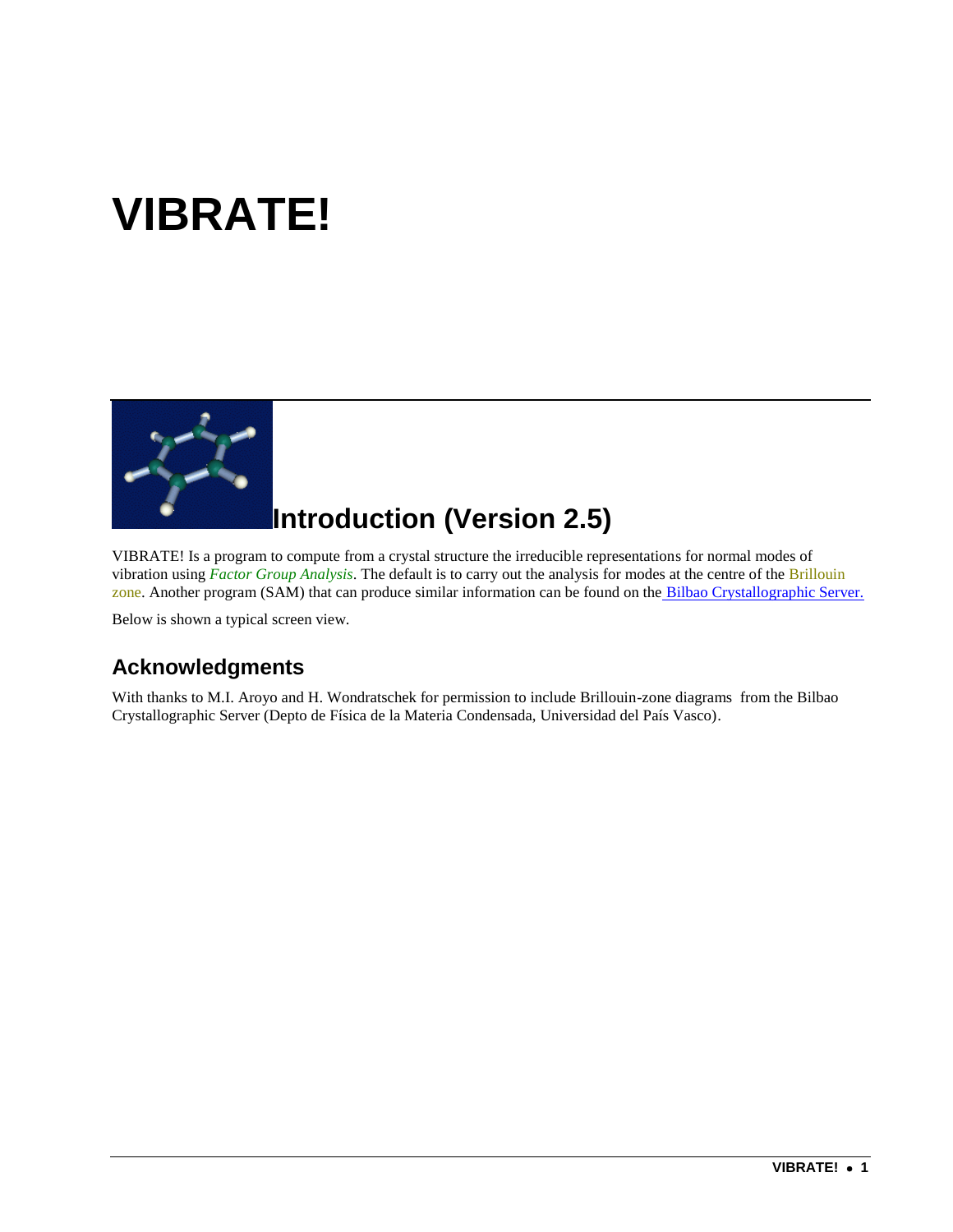#### **Panel**

| ▎▌▌▘▏░▏▊▁▕▁▏▓▏░▏<br>$\bullet$<br>$\mathbf{r}$<br>81<br>4<br>فالمسالمة المسالمات<br>B<br>$\mathbb C$<br>$\mathsf{D}$<br>A<br>А<br>B2 1 -1 -1 1 -1 -1 1 1<br>$x,y,z$ + $(0,0,0)$<br>15<br>200200000<br>E<br>$-y.x.z + (0, 0, 0)$<br>3<br>$\overline{c}$<br>3<br>$y, x, z \rightarrow (0, 0, 0)$<br>3<br>$\overline{4}$<br>$-x, y, z + (0, 0, 0)$<br>-5<br><b>Irreducible representations (Mulliken Notation)</b><br>2<br>5<br>$-x,y,z$ + $(0,0,0)$<br>5<br>m<br>$\Gamma_{\text{red}} = 4A_1 + B_1 + 5E$<br>l 6<br>5<br>$x, y, z + (0, 0, 0)$<br>m<br>7<br>3<br>$y, x, z + (0, 0, 0)$<br>m<br>8<br>3<br>$y.x.z + (0.0.0)$<br>lm.<br><b>Irreducible representations (Bethe Notation)</b><br>$\Gamma_{\text{red}} = 4\Gamma_1 + \Gamma_3 + 5\Gamma_6$<br><b>Invariants</b><br><b>IR Active - Acoustic Modes (translations)</b><br>$A_1$ $\Gamma_1$ z<br>$\Gamma_5$ (x,y)<br>Ε<br><b>Rotations</b><br>$E = \Gamma_5$ $(R_x, R_y)$<br><b>Raman Active</b><br>$A_4=\Gamma_4-x^2+y^2, z^2$<br>v<br><b>B.</b> $\Gamma_2 \sqrt{2\sqrt{3}}$<br>$\blacktriangle$<br><b>IR Active - Acoustic Modes (translations)</b><br>$A_1$ z<br>E(x,y)<br>Irreducible representations<br><b>Rotations</b><br>$E$ $(R_x, R_y)$<br>$\Gamma_{\text{red}}$ = 4A <sub>1</sub> +B <sub>1</sub> +5E<br>A: Serial Number<br><b>Raman Active</b><br>$A_1$ $x^2+y^2$ , $z^2$<br>B: Point symmetry symbol<br>$B_1$ $x^2-y^2$<br>C: Point symmetry operator<br>E(xy,yz)<br>D: Reducible character<br><b>Silent</b> | <b>VIBRATE! Version 2.5</b> | $\Box$ e $\times$ |
|------------------------------------------------------------------------------------------------------------------------------------------------------------------------------------------------------------------------------------------------------------------------------------------------------------------------------------------------------------------------------------------------------------------------------------------------------------------------------------------------------------------------------------------------------------------------------------------------------------------------------------------------------------------------------------------------------------------------------------------------------------------------------------------------------------------------------------------------------------------------------------------------------------------------------------------------------------------------------------------------------------------------------------------------------------------------------------------------------------------------------------------------------------------------------------------------------------------------------------------------------------------------------------------------------------------------------------------------------------------------------------------------------------------------------------------------------------------------------|-----------------------------|-------------------|
|                                                                                                                                                                                                                                                                                                                                                                                                                                                                                                                                                                                                                                                                                                                                                                                                                                                                                                                                                                                                                                                                                                                                                                                                                                                                                                                                                                                                                                                                              | File Execute Help           |                   |
|                                                                                                                                                                                                                                                                                                                                                                                                                                                                                                                                                                                                                                                                                                                                                                                                                                                                                                                                                                                                                                                                                                                                                                                                                                                                                                                                                                                                                                                                              |                             |                   |
|                                                                                                                                                                                                                                                                                                                                                                                                                                                                                                                                                                                                                                                                                                                                                                                                                                                                                                                                                                                                                                                                                                                                                                                                                                                                                                                                                                                                                                                                              |                             |                   |

The top left-hand panel shows a record of the calculation and results. The top right-hand panel shows the process of obtaining the reducible and irreducible representations.

#### **Top Left-hand panel**

This list all the input details as well as the all the results computed.

- (1) The first part gives the crystallographic information (unit cell parameters, symmetry information) followed by a list of atomic positions in the unit cell.
- (2) This is followed by a list of symmetry operators in the form:

| <b>Serial Number</b> | General equivalent position  | Point symmetry symbol in<br>International notation |
|----------------------|------------------------------|----------------------------------------------------|
|                      | x,y,z                        |                                                    |
|                      | $-X,-Y,-Z$                   |                                                    |
|                      | $-y+1/2$ , $x+1/2$ , $z+1/2$ |                                                    |
| Etc                  | Etc                          | Etc                                                |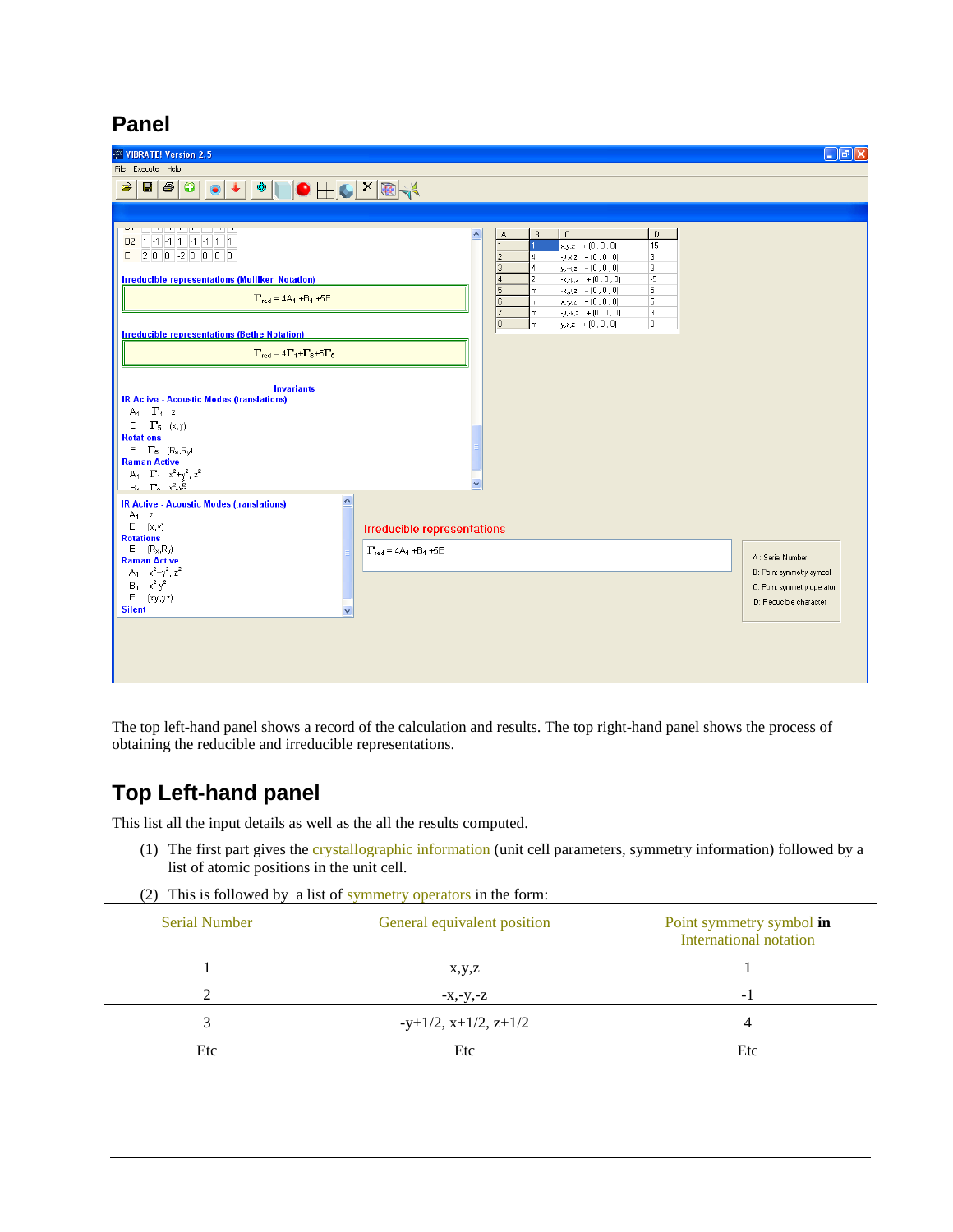(3) Then there is a list of symmetry operators given in matrix form separated into the rotation/inversion and translational components:

| $\boldsymbol{0}$                      | $\mathbf{1}$     | 0                | $\boldsymbol{0}$                           |
|---------------------------------------|------------------|------------------|--------------------------------------------|
| $\boldsymbol{0}$                      | 0                | $\mathbf{1}$     | $\overline{0}$                             |
| $-1$                                  | 0                | $\boldsymbol{0}$ | $\boldsymbol{0}$                           |
|                                       | $-1$             | $\boldsymbol{0}$ | $\boldsymbol{0}$                           |
| $\begin{array}{c} 0 \\ 0 \end{array}$ | 0                | $-1$             | $\overline{0}$                             |
| $\overline{0}$                        | - 1              | 0                | $\frac{1}{2}$                              |
| $\mathbf{1}$                          | $\boldsymbol{0}$ | $\boldsymbol{0}$ |                                            |
| 0                                     | 0                | $\mathbf{1}$     | $\begin{bmatrix} 1/2 \\ 1/2 \end{bmatrix}$ |
|                                       |                  | Etc.             |                                            |

- (4) After this any lattice centring operators are given.
- (5) The program then outputs the list of characters for the reducible representation, assuming normal mode analysis. i.e. three directional degrees of freedom per atom.
- (6) The reducible representation is then decomposed into a sum of irreducible representations. Mulliken and Bethe notation is used.
- (7) Information on  $1<sup>st</sup>$  and  $2<sup>nd</sup>$  order invariances, divided up into those that are Infra-Red active and those that are Raman active.
- (8) Other results depending on selection: effect of [individual atoms,](#page-7-0) [symmetry-adapted vectors.](#page-7-1)

#### **Top Right-hand panel**

This shows the results of the computation. At the top is shown a table with columns marked A, B, C and D.

| Serial number for operator                       |
|--------------------------------------------------|
| Point symmetry symbol in International notation  |
| General equivalent position                      |
| Reducible character under each symmetry operator |

Below this is given the decomposition into a sum of irreducible representations .

#### **Bottom Left-hand panel**

Information on 1<sup>st</sup> and 2<sup>nd</sup> order invariants relevant to Infra-Red and Raman activity. Mulliken notation is used for the irreducible representation labels.

### **How to use VIBRATE!**

Operation of the program is very simple. It is first necessary to input the crystal structure and once this is done the program automatically computes the rest.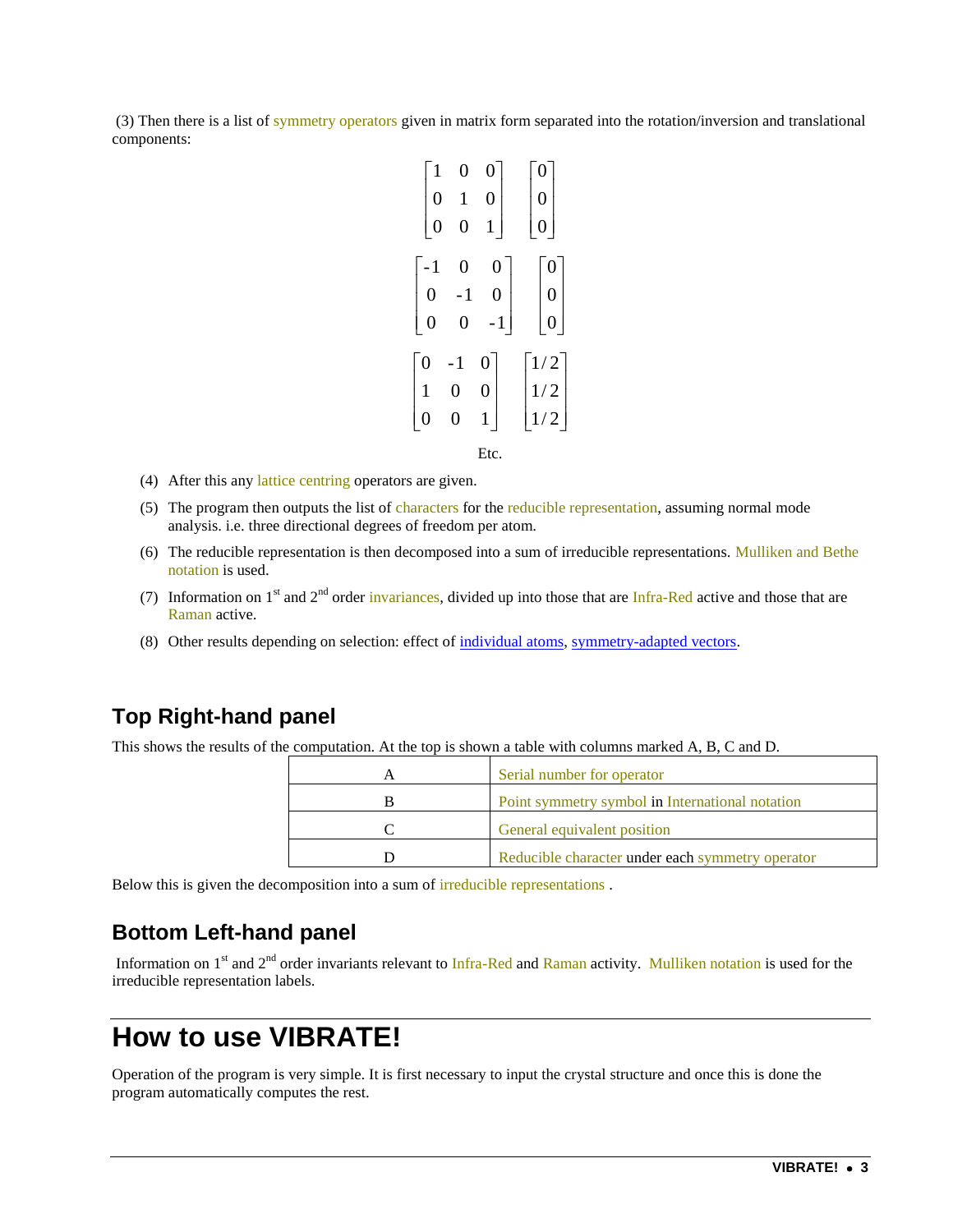### **Input of crystal structure**

Input of crystal structure parameters is via the Crystallographic Information File or CIF. These days most crystal structure determination results in a CIF that can be downloaded from publishing sites. It is possible with VIBRATE! to create a CIF by supplying the relevant crystal structure parameters manually and saving as a CIF.

An example of a typical CIF is given below:

| #### CIF created by Mike Glazer #### |                     |                       |
|--------------------------------------|---------------------|-----------------------|
| data_BaTiO3 tetragonal               |                     |                       |
|                                      |                     |                       |
| _audit_creation_method               |                     | 'Crystallographica 2' |
| _cell_angle_alpha                    | 90                  |                       |
| _cell_angle_beta                     | 90                  |                       |
| _cell_angle_gamma                    | 90                  |                       |
| _cell_length_a                       | 3.9972              |                       |
| _cell_length_b                       | 3.9972              |                       |
| _cell_length_c                       | 4.041               |                       |
| _cell_volume                         | 64.5655             |                       |
| _cgraph_title                        | 'BaTiO3 tetragonal' |                       |
| _chemical_formula_sum                |                     | 'Ba1 O3 Ti1'          |
| _symmetry_space_group_name_H-M       |                     | $P_4$ m m'            |
| _symmetry_space_group_name_Hall      |                     | $'P4 -2'$             |
|                                      |                     |                       |
| loop                                 |                     |                       |
| _symmetry_equiv_pos_as_xyz           |                     |                       |
| 'x, y, z'                            |                     |                       |
| $'$ -y, x, z'                        |                     |                       |
| $'$ -x, -y, z'                       |                     |                       |
| 'y, -x, z'                           |                     |                       |
| $'$ -x, y, z'                        |                     |                       |
| 'x, -y, z'                           |                     |                       |
| $'$ -y, -x, z'                       |                     |                       |
| 'y, x, z'                            |                     |                       |
|                                      |                     |                       |
| loop                                 |                     |                       |
| _atom_site_label                     |                     |                       |
| _atom_site_type_symbol               |                     |                       |
| _atom_site_fract_x                   |                     |                       |
| _atom_site_fract_y                   |                     |                       |
| atom_site_fract_z                    |                     |                       |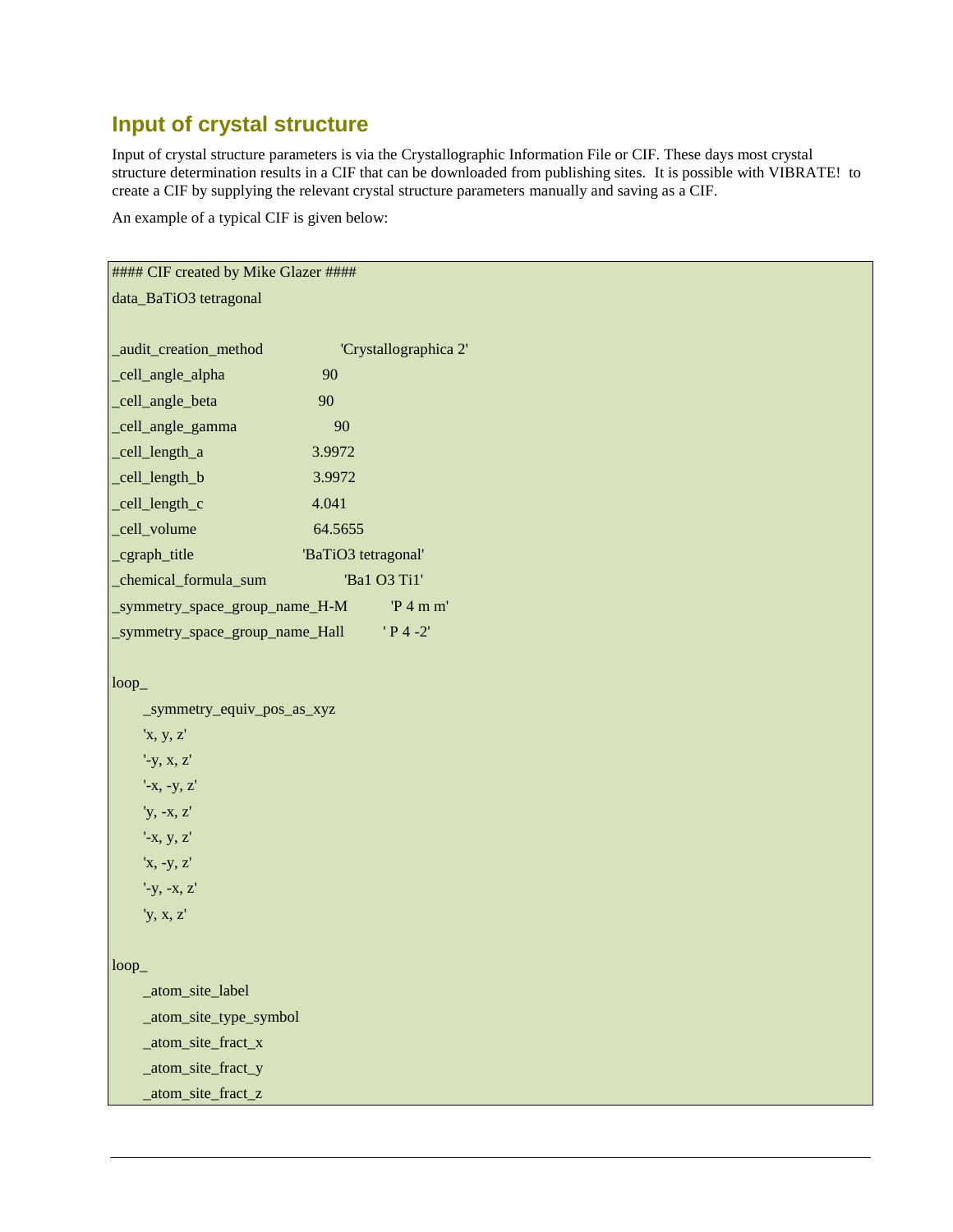\_atom\_site\_U\_iso\_or\_equiv \_atom\_site\_thermal\_displace\_type \_atom\_site\_occupancy Ba1 Ba2+ 0 0 0 0.0126651 Uiso 1 O1 O2- 0.5 0.5 0 0.0126651 Uiso 1 O2 O2- 0.5 0 0.5 0.0126651 Uiso 1 Ti1 Ti4+ 0.5 0.5 0.518 0.0126651 Uiso 1

#### loop\_

 \_cgraph\_atom\_site\_label \_cgraph\_atom\_bond\_type \_cgraph\_atom\_bond\_radius \_cgraph\_atom\_display\_radius \_cgraph\_atom\_display\_colour\_red \_cgraph\_atom\_display\_colour\_green \_cgraph\_atom\_display\_colour\_blue 'Ba1' custom 1.34 0.804 0 0 255 'O1' custom 1.4 0.84 255 0 0 'O2' custom 1.4 0.84 255 0 0 'Ti1' custom 0.68 0.408 255 0 255

```
_eof
```
#### End of Crystallographic Information File ####

#### **File**

#### *Open*

Opens the current Crystallographic Information File (CIF) for editing using NotePad.

#### *<u><i><b>P* Read CIF</u>

To read in a prepared CIF. As soon as it is read in VIBRATE! Automatically carries out the Factor Group Analysis of the normal modes. The CIF can also be read in by dragging and dropping the file directly onto the VIBRATE! Window.

## *Create CIF*

Export a Crystallographic Information File (CIF).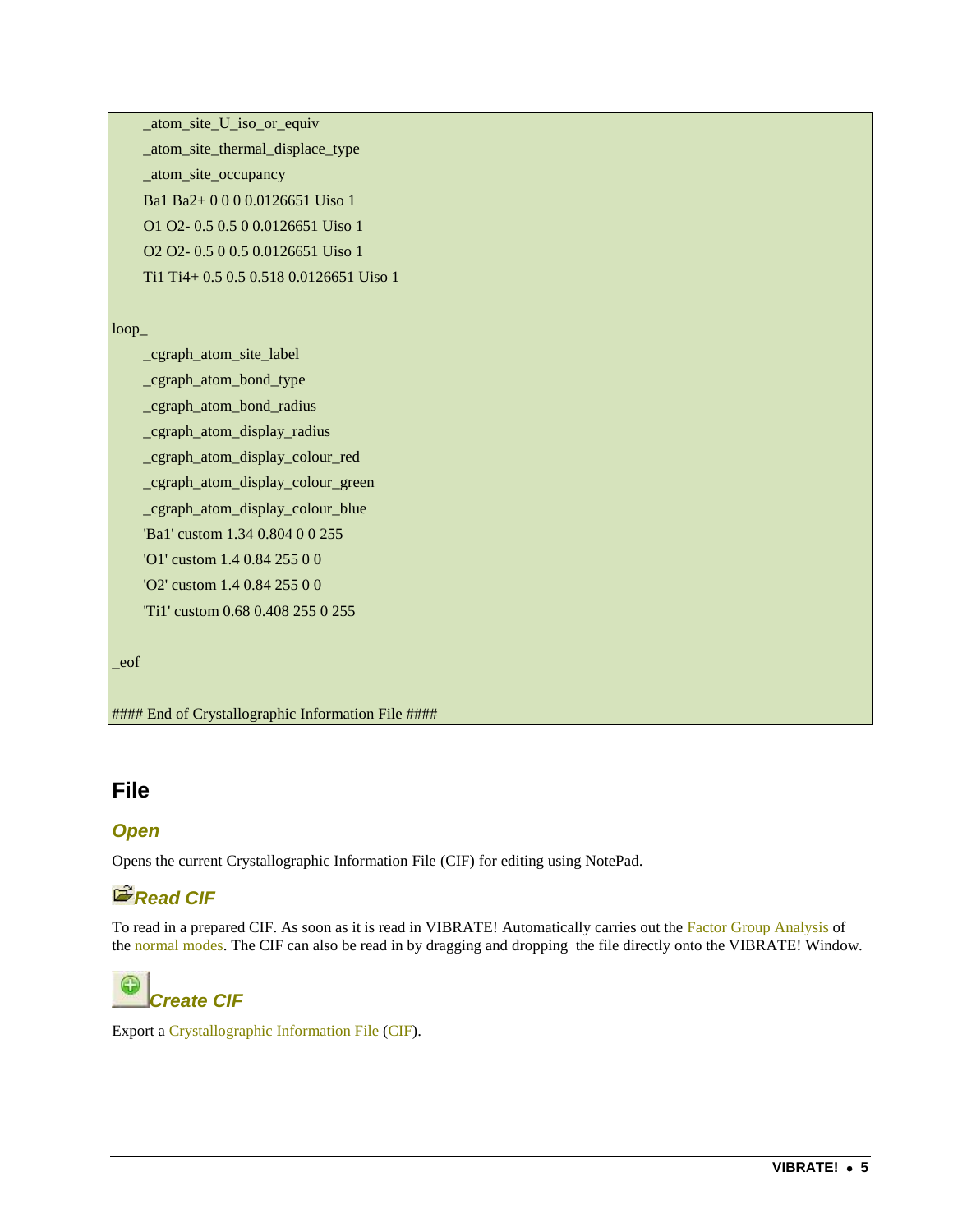## *Save RTF*

To save the output in the left-hand panel to a rich-text file (rtf) which can be read in by standard word-processing programs such as WORD.

#### *<u></u><u></u>Print***</del>**

To output the information in the left-hand panel to a printer.

#### **Execute**

#### *TITLE*

Add a title of your choice



A dialog box opens that allows you to select any space group (in International Notation) from a comprehensive list. Pressing the More… button gives further information about any particular space group, including the symmetry generators for the space group. Once selected, VIBRATE! Automatically applies this symmetry and carries out the Factor Group Analysis.

This dialog allows the symmetry of the crystal structure to be viewed or altered. The following methods are available:

| <b>Choose Space Group</b> | Use the tree control to browse for a<br>space group. All the cell choices,<br>origin choices and axis choices<br>contained in International Tables are<br>listed.                                                     |
|---------------------------|-----------------------------------------------------------------------------------------------------------------------------------------------------------------------------------------------------------------------|
| <b>Find Space Group</b>   | Type a symbol or number here and hit<br>return or press the Go button. Symbols<br>from International Tables Vol. 1 and<br>Vol. A will be recognized, as well as<br>numbers in the range 1 to 230 and Hall<br>symbols. |
| More                      | Press this button to display the<br><b>Symmetry Properties dialog, described</b><br>under its own heading. This may be<br>used to customize the symmetry still<br>further by adding or removing<br>generators.        |

Pressing OK will close the dialog, saving the information indicated in the Selected Symmetry box to the active crystal. (This can also be achieved by double-clicking the required space group in the tree control.) Pressing Cancel closes the dialog, discarding any changes. The Apply button will update the active structure with the selected symmetry, but without closing the dialog.

Note that changing the symmetry of a crystal structure may have implications for the cell parameters.

#### <span id="page-5-0"></span>**Symmetry Properties**

This dialog serves two purposes.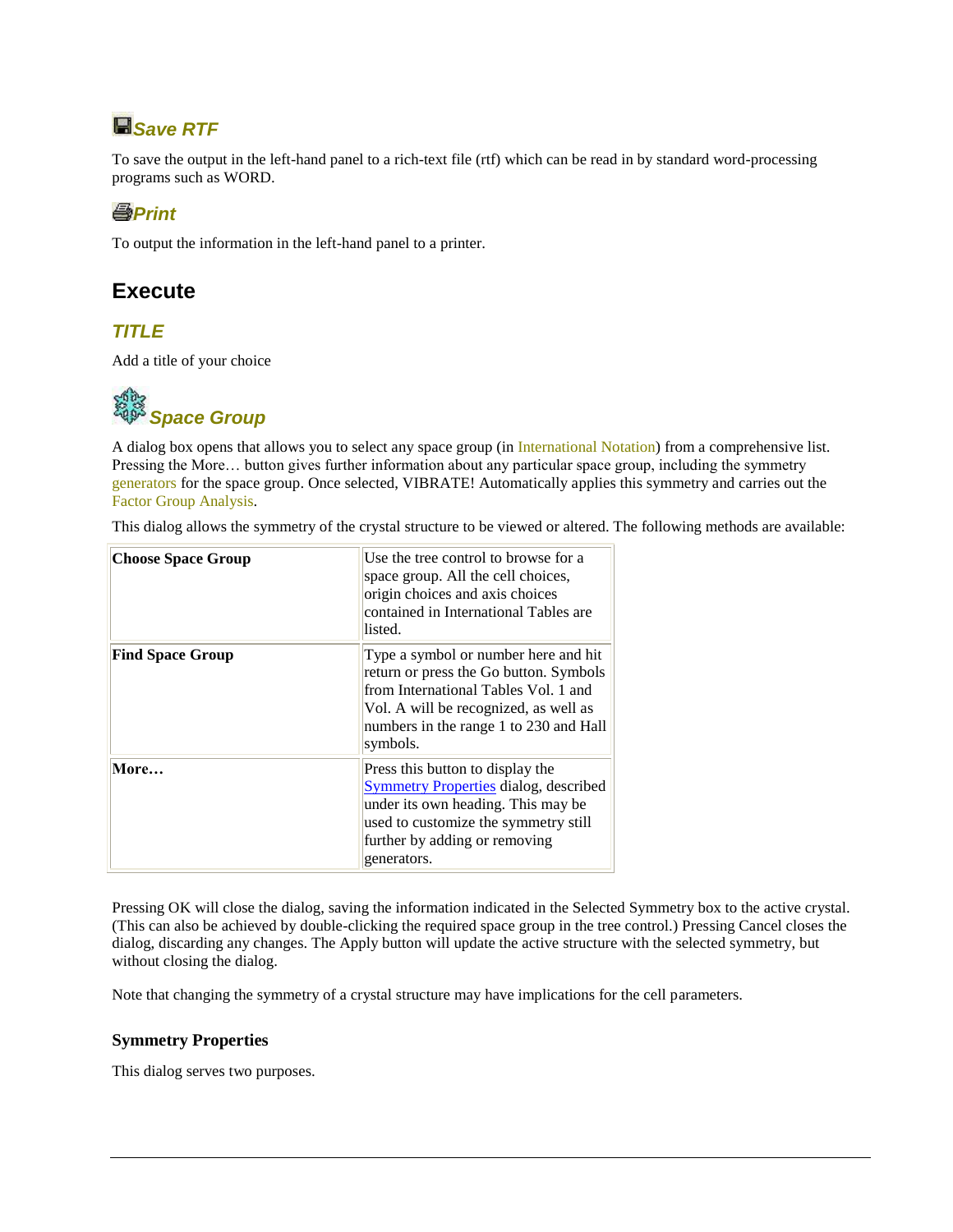First, it displays detailed information on the current symmetry settings. This includes the properties listed in the Information section as well as a list of the general equivalent positions which define the symmetry. (In the General Equivalent Positions list, the selected generators are marked with a *G* symbol.)

The dialog may also be used to customize the current symmetry, either by adding to the existing generators, or else by clearing the list of generators using the Clear button and then adding new ones. To add a new generator, enter the appropriate string (for example "-x, -y, -z") add press the Add button.

Pressing OK will close the dialog, passing the changed symmetry on to the parent Symmetry dialog. Pressing Cancel closes the dialog, discarding any changes.



Here unit cell parameters can be entered. This has no effect on the Factor Group Analysis since this deals only with the symmetry in connection with the atomic positions. However, it is useful to give the correct unit cell parameters in order to form a CIF. Only free parameters according to the crystal system can be changed.



This opens up a dialog box: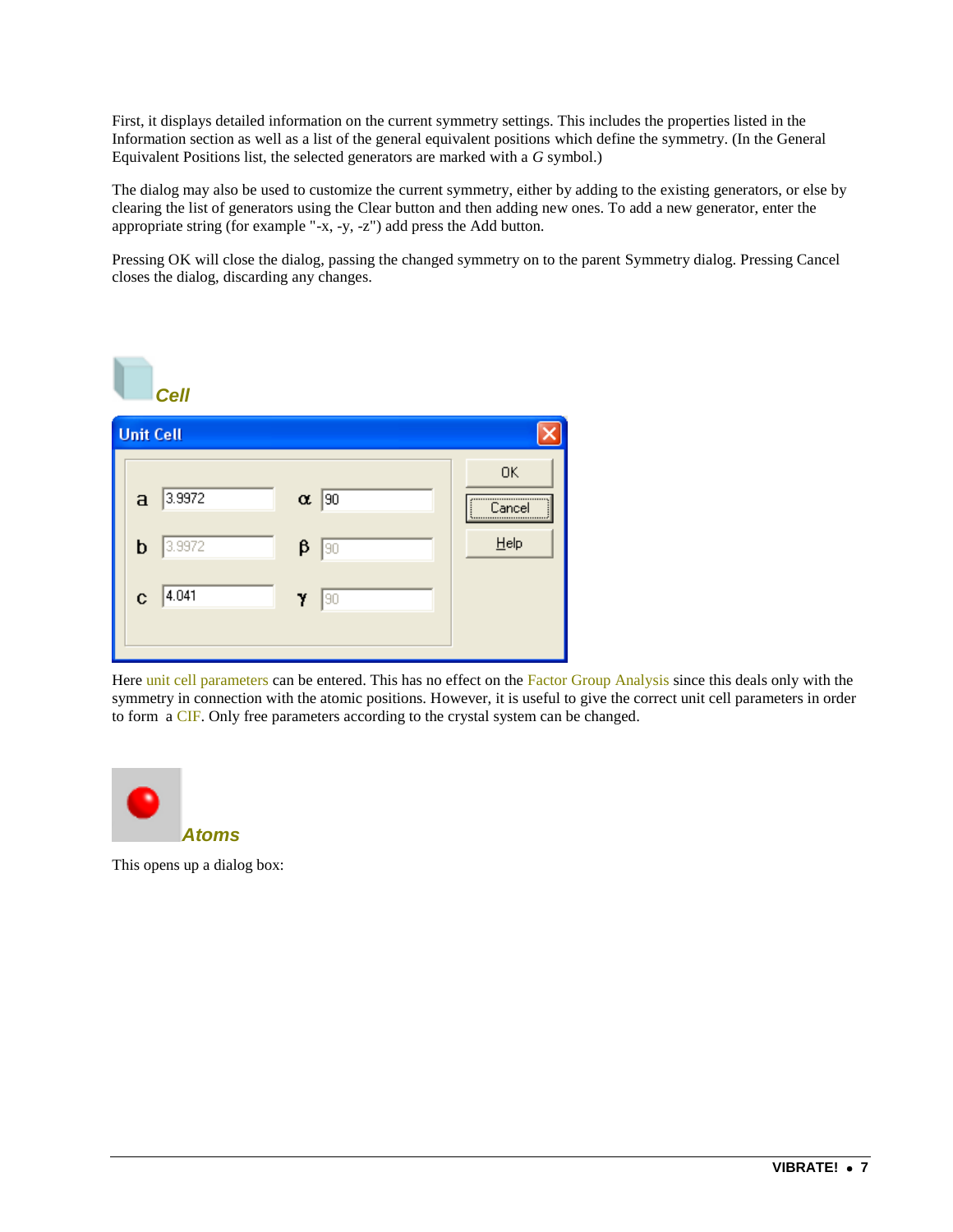| Atom | ×      | Y      | $\mathbb{Z}$ | <b>OK</b> |
|------|--------|--------|--------------|-----------|
| C    | 0.0000 | 0.0000 | 0.1000       | Add       |
|      |        |        |              | Delete    |
|      |        |        |              | Cancel    |
|      |        |        |              | He        |

This lists the fractional coordinates of the atoms already entered. Pressing the Add button opens up another dialog box in which you can add new atoms.

| <b>Enter Atom Details</b>            |                                     |                             |
|--------------------------------------|-------------------------------------|-----------------------------|
| Hg<br>0.1<br>0.15<br>$\vert 0 \vert$ | ATOM Type<br>X<br>Ÿ<br>$\mathsf{Z}$ | <b>OK</b><br>Cancel<br>Help |

Pressing OK takes you back to the previous dialog box and the list is updated. The delete button deletes a highlighted entry. Pressing OK then closes the dialog box.

#### *Clear*

Removes all atoms and sets space group to triclinic P1.

#### <span id="page-7-0"></span>*Individual Atoms*

<span id="page-7-1"></span>Run through the reduction process again but this time atom by atom so that one can check individual contributions to the set of irreducible representations.

## *Character Projection Operators*

Calculate the character projection operators for each irreducible representation and each atomic coordinate. This enables the *symmetry-adapted vectors* for the modes of vibration to be found. Note that these vectors refer to crystallographic axes rather than Cartesian. As an example of the use of this, read in from the Examples menu (under Help) the perovskite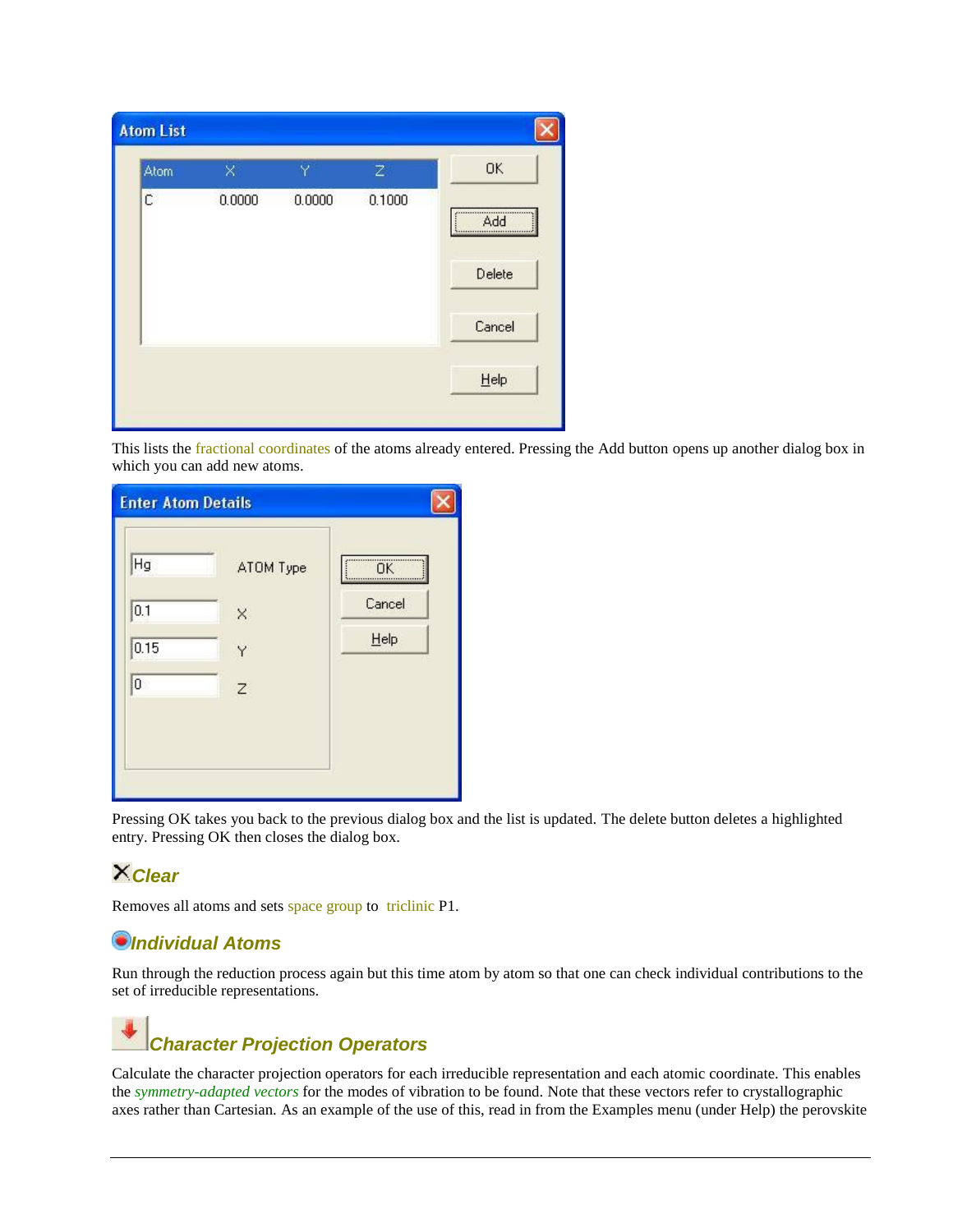CIF. After activating the Character Projection Operator button, you will obtain for the  $T_{2u}(\Gamma_5)$  irreducible representation the following symmetry-adapted vectors:

| $01_1$          | $(y_1)$ | ----> | +8y <sub>1</sub> -8y <sub>3</sub> |
|-----------------|---------|-------|-----------------------------------|
| $01_1$          | $(z_1)$ | ----> | $+8z_1-8z_2$                      |
| 012             | $(x_2)$ | ----> | $+8x_2-8x_3$                      |
| 01 <sub>2</sub> | $(z_2)$ | --->  | $-8z_1+8z_2$                      |
| $01_3$          | $(x_3)$ | ----> | $-8x_2+8x_3$                      |
| $01_3$          | $(y_3)$ | ----> | $-8y_1+8y_3$                      |

We see from this that only the oxygen atoms are involved in motion corresponding to this irreducible representation. For example, the *y* movement of O1 is opposite to the *y* movement of O3 (first line), the *z* movement of O1 is opposite to the *z* movement of O2 (second line), and the *x* movement of O2 is opposite to the *x* movement of O3 (third line). One such solution is shown below plotted down the [111] direcrtion:



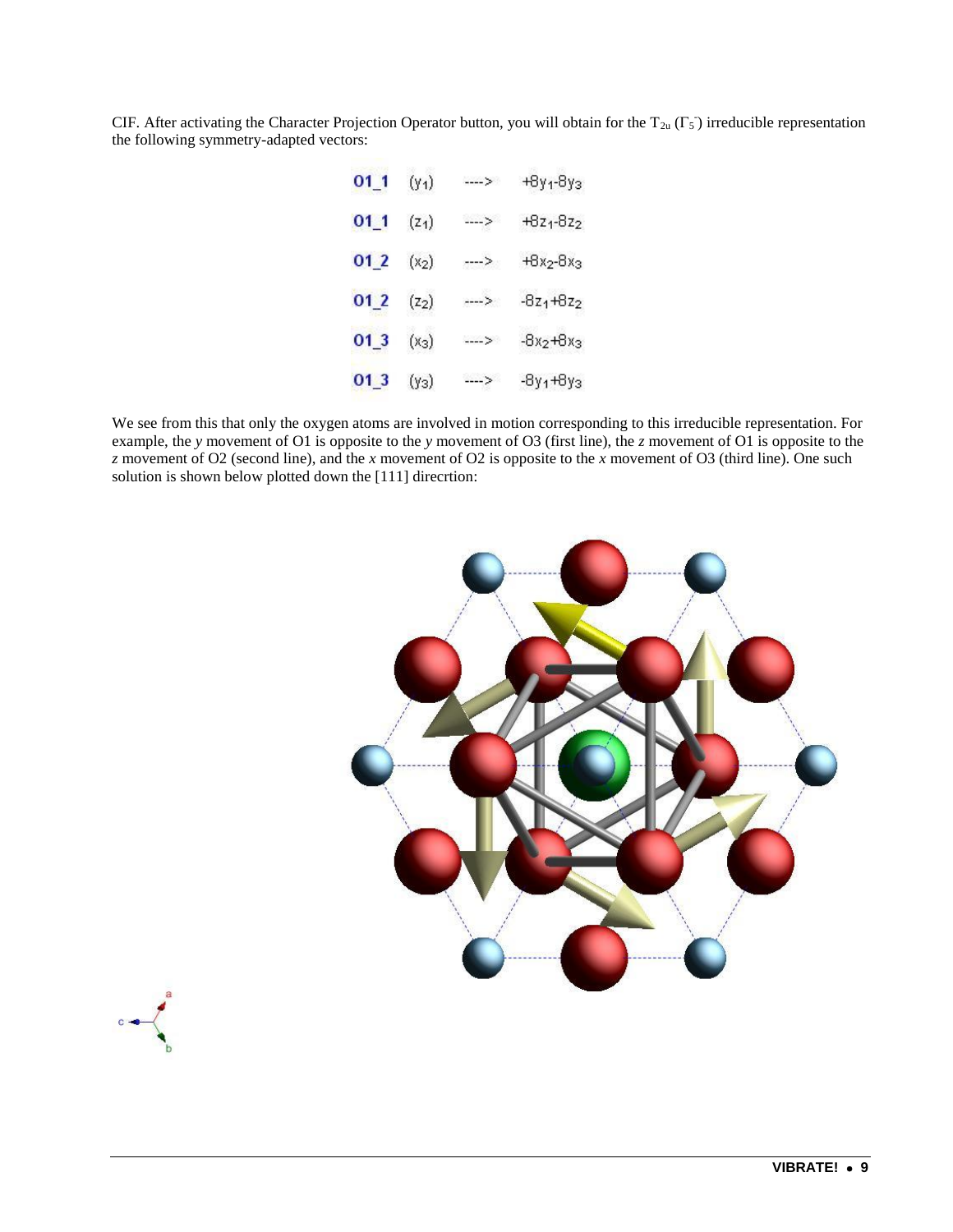The red atoms are oxygen and this solution shows that a component of the triply-degenerate  $T_{2u}(\Gamma_5)$  mode is a rotation of the oxygen framework about the [111] direction. As this is a triply-degenerate mode, the same is occurring about the other <111> axes.



This button automatically opens a dialog box from which a VRML plot of the structure can be obtained. In order to use the VRML facility, it is first necessary to install a suitable VRML Viewer. I recommend the Cortona Viewer which can be downloaded from [http://www.cortona3d.com/Products/Cortona-3D-Viewer.aspx.](http://www.cortona3d.com/Products/Cortona-3D-Viewer.aspx) However there are many others available on the Internet that will do equally well. The VRML image will appear within your default browser. The button changes to a black butterfly when the viewer appears and this then close the viewer.

| <b>Drawing Properties</b> |                         |                           |      |
|---------------------------|-------------------------|---------------------------|------|
| General                   | Title BaTiO3 tetragonal |                           |      |
| <b>Background</b>         |                         | Unit Cell V               |      |
| Number of Unit Cells      |                         |                           |      |
| Along a                   | 0                       | to $ 1$                   |      |
| Along b                   | 10                      | to $ 1$                   |      |
| Along c                   | 0                       | to $ 1$                   |      |
| <b>Bond Drawing</b>       |                         |                           |      |
| Radius (A):               | 0.05                    | Color                     |      |
|                           |                         | Connectivity (Stick) Plot |      |
| 0K                        | Cancel                  | Set Defaults              | Help |

This dialog box controls the appearance of an individual VRML view. Each such view may have the following properties set independently.

| <b>Title</b>                | The title of the view                                                                                     |
|-----------------------------|-----------------------------------------------------------------------------------------------------------|
| <b>Background</b>           | Displays the background colour. Click<br>the box to change the colour.                                    |
| <b>Draw Unit Cell</b>       | If this item is checked then the outline<br>of the unit cell is drawn.                                    |
| <b>Unit Cell Colour</b>     | Click the box adjacent to the Draw<br>Unit Cell checkbox to set the colour of<br>the unit cell cylinders. |
| <b>Number of Unit Cells</b> | Specifies the extent of the drawing,<br>measured along the a, b and c axes.                               |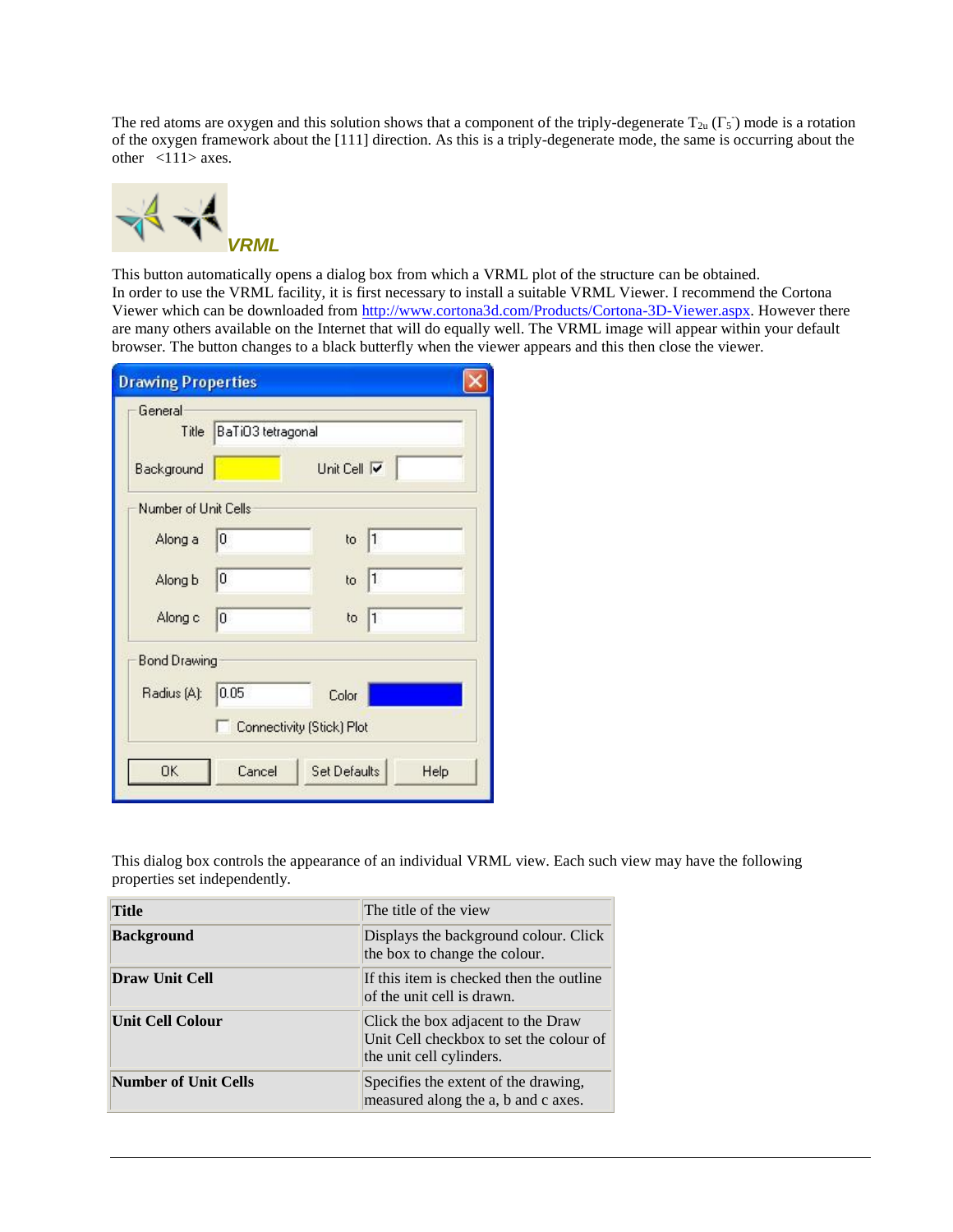|                                  | Fractional and negative values are<br>permitted.                                                |
|----------------------------------|-------------------------------------------------------------------------------------------------|
| <b>Bond Radius</b>               | The drawing radius of the bond<br>cylinders.                                                    |
| <b>Connectivity (Stick) Plot</b> | If this item is checked then the bonds<br>are drawn as thin cylinders and the<br>atoms omitted. |
| Colour                           | The colour of the bonds.                                                                        |

Pressing OK will close the dialog, passing the changed settings to the parent view. Pressing Cancel closes the dialog, discarding any changes. The Set Defaults button takes the dialog settings and writes them to the registry, where they are used as the initial setting for new views.

#### *Plot Crystal Structure*

This enables you to send the crystal data to a custom crystal plotting program. Locate the program (as an executable .exe file) using the dialog box: this only works if the crystal plotting program can accept a command line entry. A highly recommended program is CrystalMaker [\(http://www.crystalmaker.com/\)](http://www.crystalmaker.com/) or Vesta [\(http://www.geocities.jp/kmo\\_mma/crystal/en/vesta.html\)](http://www.geocities.jp/kmo_mma/crystal/en/vesta.html).



Toggle between calculating irreducible representations for normal vibrational modes and for magnetic modes for **k** = 0.

#### *Non-Zero k*

This feature enables mode analysis to be carried out for special critical points in the Brillouin zone whose wave-vectors are not equal to zero. **This part of the program is limited to a maximum of 24 atoms**. A drawing of the Brillouin zone taken from the [Bilbao Crystallographic Server](http://www.cryst.ehu.es/) may be shown as well as a selection of critical points. This window looks like this: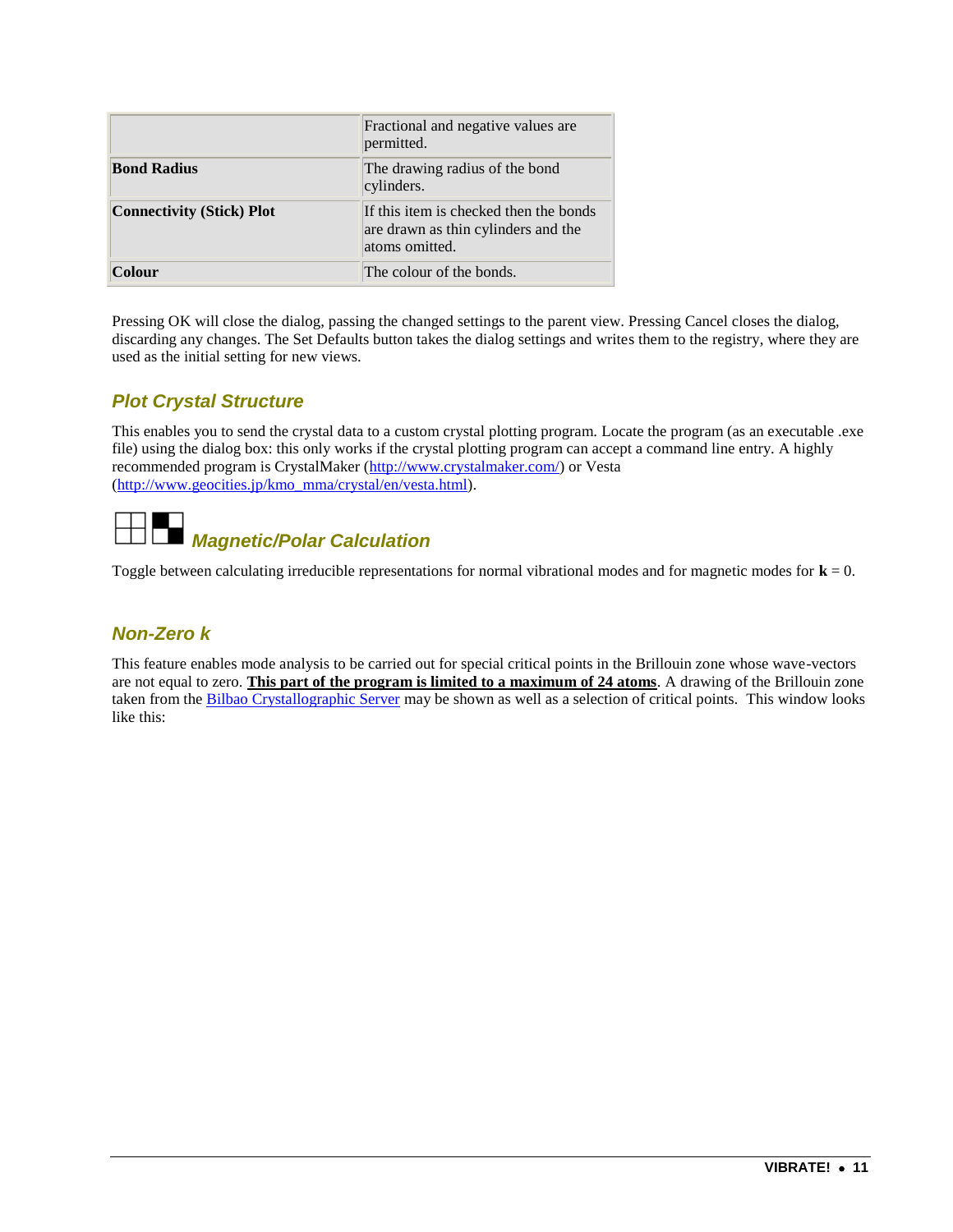

You can specify a symbol for the *critical point* of interest (must be a letter): the Greek checkbox converts it to a Greek letter in the output. In the example above we have set the X point to be  $k_x = 0$   $k_y = 0$   $k_z = 0.5$ .

The calculation of representations etc uses the computer program BASIREPS written by Juan Rodríguez-Carvajal and implemented in the FULLPROF suite of programs (so you can blame him if it is wrong!). The output first of all lists the relevant character table for the little group for this critical point: both real and imaginary characters are listed.

If the BASIREPS box is checked the full output of the BASIREPS program will be added.

If the Magnetic box is checked the calculation will be made for magnetic representations.

Clicking on the button marked Bilbao Crystallographic Server will open the browser at the KVEC page of the Bilbao Crystallographic Server.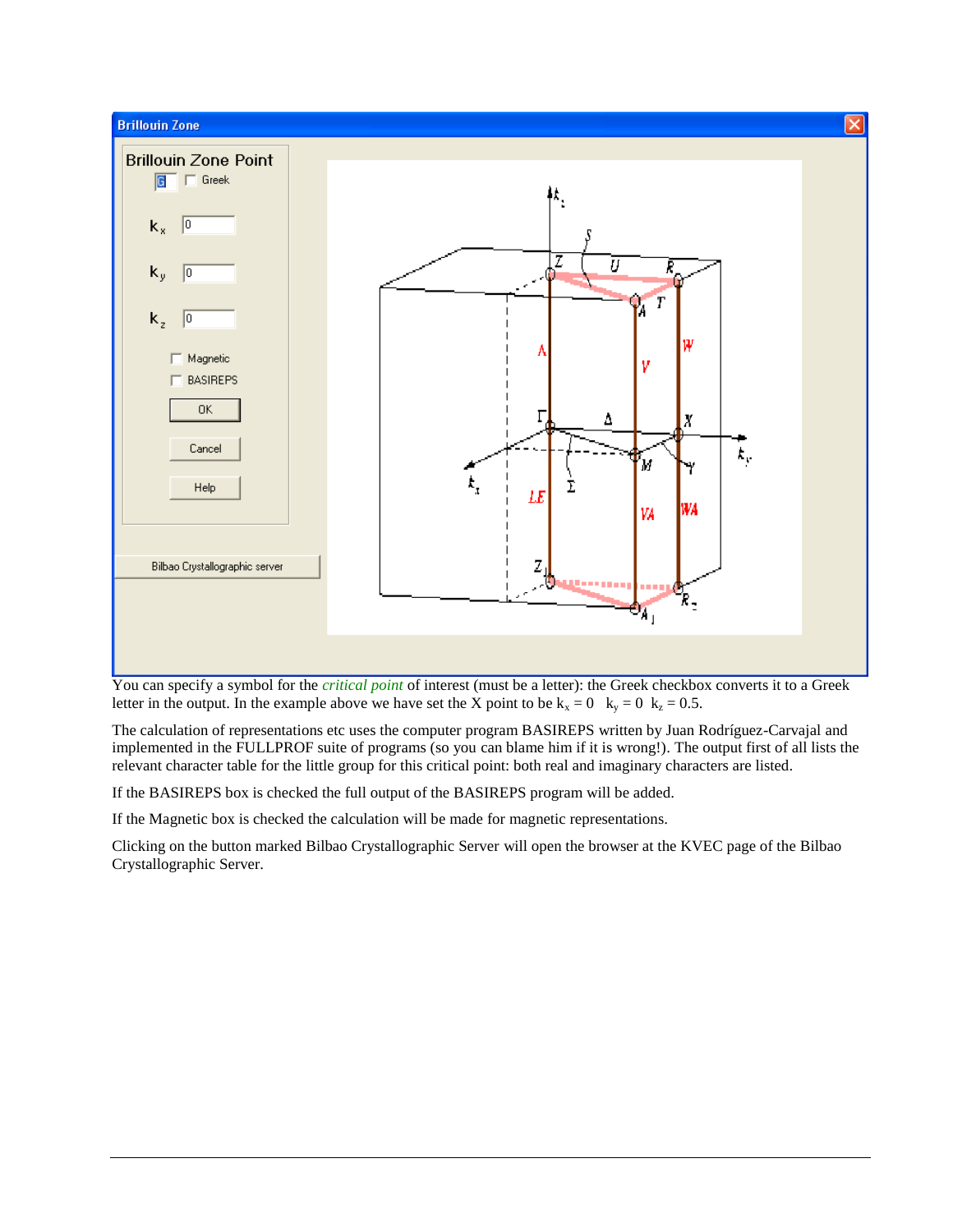|                             |              | X1                   |      | X2 X3 X4 X5 X6 X7 X8 |      |      |      |                |      |      | X9 X10 |
|-----------------------------|--------------|----------------------|------|----------------------|------|------|------|----------------|------|------|--------|
| 1                           | x, y, z      | 1                    | 1    | 1                    | 1    | 1    | 1    | 1              | 1    | 2    | 2      |
| 2(0, 0, z)                  | $-X, -Y, Z$  | 1                    | 1    | 1                    | 1    | 1    | 1    | 1              | 1    | -2   | $-2$   |
| 2(x, 0, 0)                  | $x, -y, -z$  | $\ddot{\phantom{1}}$ | 1    | 1                    | 1    | -1   | $-1$ | 21             | $-1$ | 0    | 0      |
| 2(0, y, 0)                  | $-x, y, -z$  | $\overline{1}$       | 1    | 1                    | 1    | $-1$ | $-1$ | $-1$           | $-1$ | 0    | 0      |
| $2(x, -x, 0)$               | $-y - x - z$ | $\mathbf{1}$         | 1    | $-1$                 | $-1$ | 1    | 1    | $-1$           | $-1$ | 0    | 0      |
| 2(x, x, 0)                  | $y, x, -z$   | 1                    | 1    | $-1$                 | $-1$ | 1    | 1    | $-1$           | $-1$ | 0    | 0      |
| $4 - (0, 0, z)$             | $y - x, z$   | 1                    | 1    | -1                   | $-1$ | -1   | $-1$ | 1              | 1    | 0    | 0      |
| $4 + (0, 0, z)$             | $-y, x, z$   | 1                    | 1    | $-1$                 | $-1$ | $-1$ | $-1$ | $\overline{1}$ | 1    | 0    | 0      |
| $-1$                        | $-x, -y, -z$ | $\mathbf{1}$         | $-1$ | 1                    | $-1$ | 1    | $-1$ | 1              | $-1$ | $-2$ | 2      |
| m(x, y, 0)                  | $x,y,-z$     | 1                    | $-1$ | 1                    | $-1$ | 1    | $-1$ | $\mathbf{1}$   | $-1$ | 2    | $-2$   |
| m(0, y, z)                  | $-X, Y, Z$   | 1                    | $-1$ | 1                    | $-1$ | -1   | 1    | -1             | 1    | 0    | 0      |
| m(x, 0, z)                  | $X, -Y, Z$   | 1                    | $-1$ | 1                    | $-1$ | $-1$ | 1    | $-1$           | 1    | 0    | 0      |
| m(x, x, z)                  | y, x, z      | 1                    | $-1$ | $-1$                 | 1    | 1    | $-1$ | $-1$           | 1    | Ū    | 0      |
| $m(x, -x, z) - y, -x, z$    |              | $\mathbf{1}$         | $-1$ | $-1$                 | 1    | 1    | $-1$ | $-1$           | 1    | 0    | 0      |
| $-4 - (0, 0, z) - y, x, -z$ |              | 1                    | $-1$ | -1                   | 1    | -1   | 1    | $\mathbf{1}$   | $-1$ | 0    | 0      |
| $4+(0, 0, z)$ y -x, -z      |              | $\vert$ 1            | $-1$ | $-1$                 | 1    | $-1$ | 1    | 1              | $-1$ | 0    | 0      |

#### Symmetry Operators and Character Table for Little Group G(k): Real Characters

In order to get these onto the page I have adopted a different convention from the usual way to present this information by listing the irreducible representations along the top and the symmetry operators (blue) down the page. In the latter case, in addition to the symmetry operators, their positions in the unit cell are given in parentheses. The red boxes list the general positions for each symmetry operation.

Finally the sum of irreducible representations for each atom type are given.

Note: There are many different notations used for points in the Brillouin zone (**it is an utter disgraceful mess and is high time some international body standardized the notation).**

#### **Help**

#### *Help Vibrate*

This help file

#### *Help Symmetry*

Help file explaining use of space group routine.

#### *Examples*

A list of example CIF's that can be read in.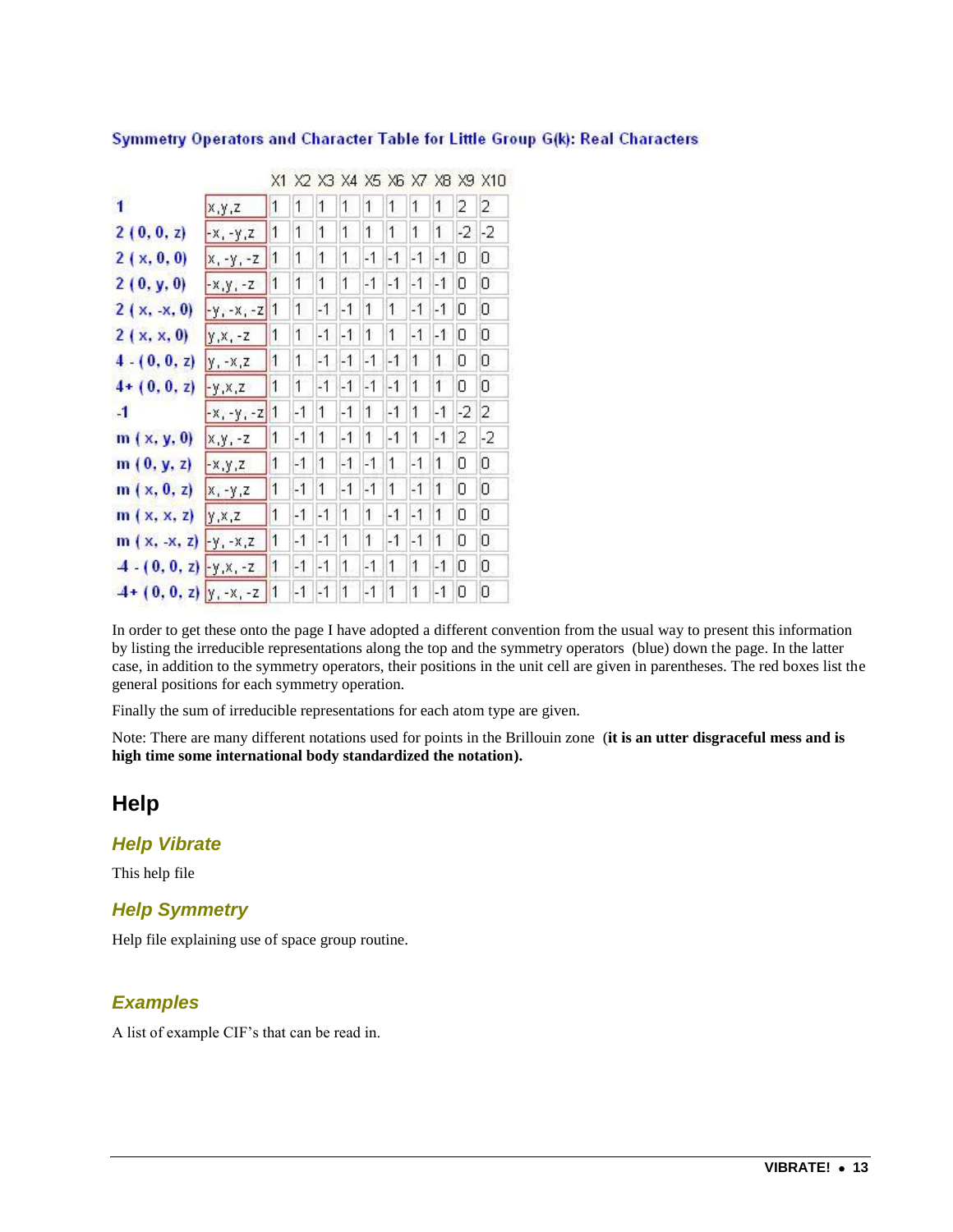## **Molecular Analysis**

While VIBRATE! is designed to work with crystal structures, it can with judicious choice of structure also work with individual molecules. The trick is to embed a molecule into a relevant space group so that it is the only set of atoms in the unit cell. For instance, consider the case of the water molecule. Its point symmetry is mm2 in the International Notation. So we choose the space group Pmm2 and add into it the three atoms, O and two H atoms like this:

| H1             | 0.0000 | 0.7000 | 0.2000 |
|----------------|--------|--------|--------|
| H <sub>2</sub> | 0.0000 | 0.3000 | 0.2000 |
| $\Omega$       | 0.0000 | 0.5000 | 0.7000 |

This gives the following structure.



Save this into a CIF and VIBRATE will find the sum of irreducible representations thus